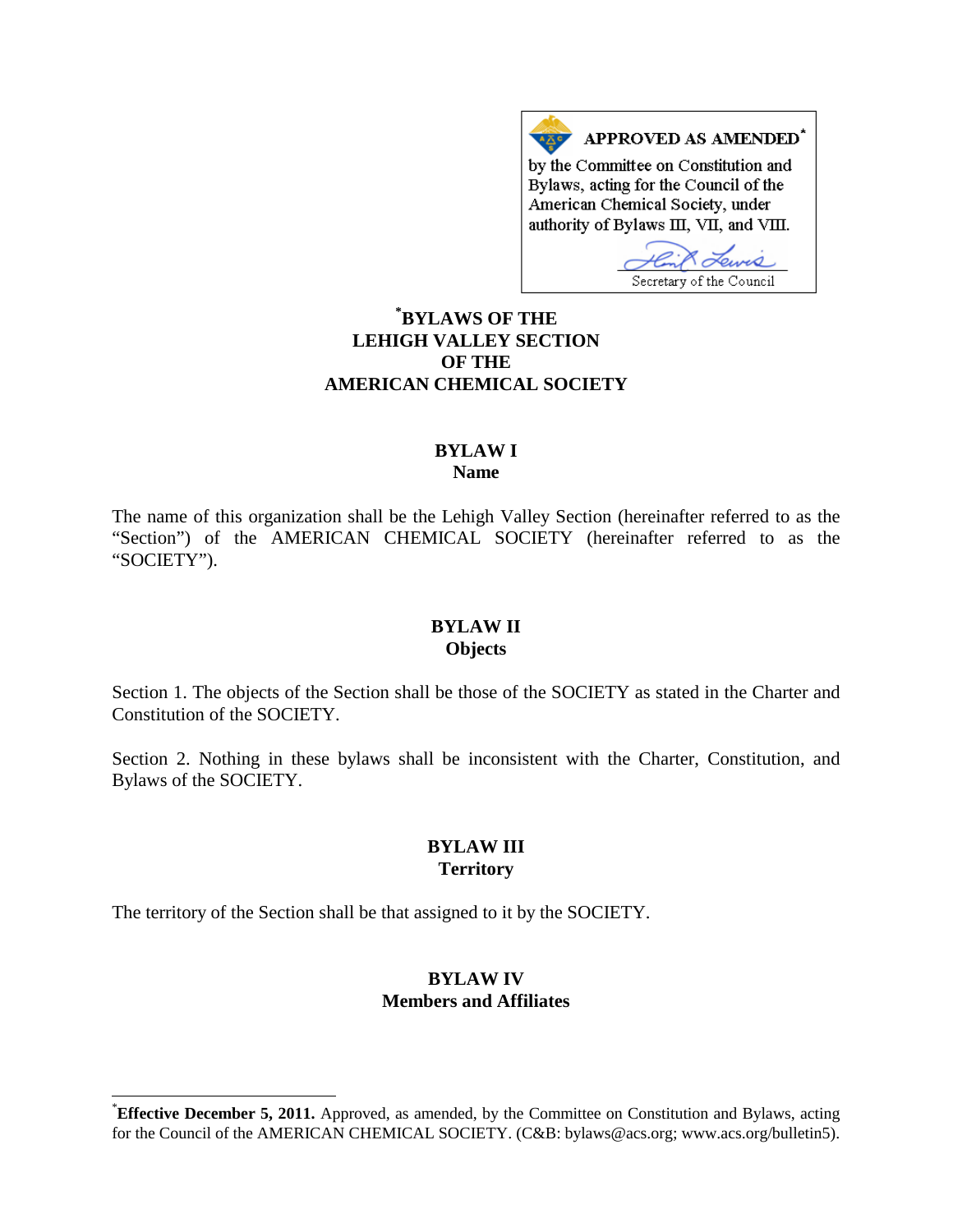Section 1. The rolls of the Section shall include those MEMBERS, STUDENT MEMBERS, and Society Affiliates of the SOCIETY residing within the territory of the Section. Any exceptions to this rule shall be made in conformity with the Constitution and Bylaws of the SOCIETY.

Section 2. MEMBERS and STUDENT MEMBERS shall have such rights and privileges as are accorded them by the Constitution and Bylaws of the SOCIETY and by these bylaws.

Section 3. The Section may have Local Section Affiliates as authorized in the Constitution and Bylaws of the SOCIETY. Candidates for such Local Section Affiliation must apply to the Secretary of the Lehigh Valley Section, be approved by the Executive Committee of the Section, and pay annual dues at a rate established as provided elsewhere in these bylaws.

Section 4. A STUDENT MEMBER may hold an elective position with the exception of Councilor, Alternate Councilor, Temporary Substitute Councilor, or Treasurer. A Society Affiliate or Local Section Affiliate has the rights and privileges of a MEMBER except that they may not vote for or hold an elective position, or vote on Articles of Incorporation and bylaws. Local Section Affiliates may not serve on the Executive Committee. Society Affiliates may be appointed as committee chairs and may serve on the Executive Committee in a non-voting capacity.

# **BYLAW V Organization**

Section 1. The officers of the Section shall be a Chair, Chair-Elect, Secretary, and Treasurer.

Section 2. The duties of the officers shall be those customarily performed by such officers, together with those responsibilities prescribed by the Constitution and Bylaws of the SOCIETY and by these bylaws and such other duties as may be assigned by the Executive Committee.

Section 3. The Section shall have Councilor(s) and Alternate Councilor(s) as provided in the Constitution and Bylaws of the SOCIETY.

Section 4. The Executive Committee shall consist of the officers of the Section, the Immediate Past Chair, the Councilor(s), the Alternate Councilor, and up to two "at large" members, appointed by the Chair. The Chair of the Section shall serve as Chair of the Executive Committee and shall appoint members and/or affiliates to all committees authorized in these bylaws or by the Executive Committee.

Section 5. The Executive Committee shall be the governing body of the Section, and as such, shall have full power to conduct, manage, and direct the business and affairs of the Section in accordance with the Constitution and Bylaws of the SOCIETY and these bylaws.

### **BYLAW VI Manner of Election and Terms of Office**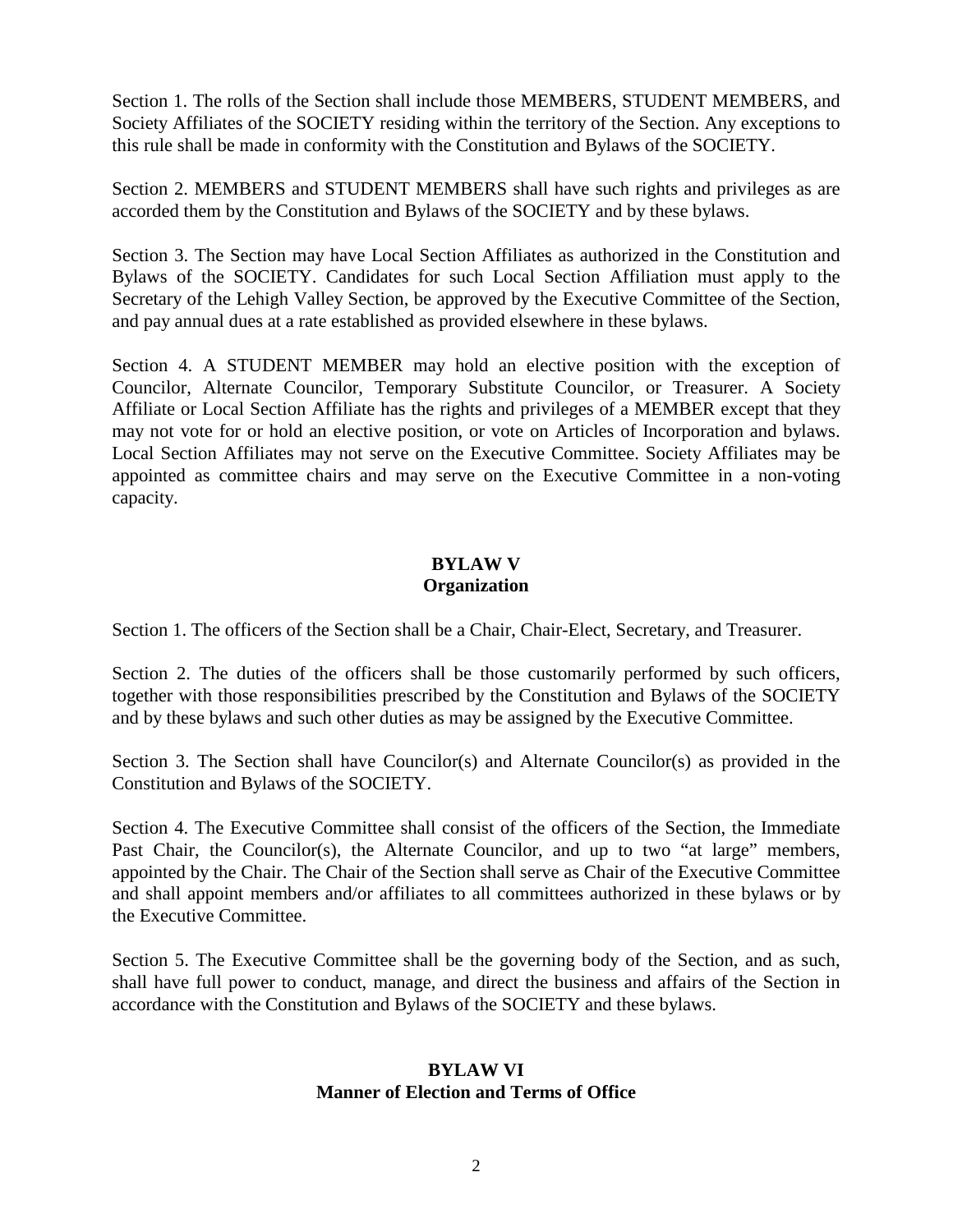Section 1. The officers of the Section, other than the Chair, shall be elected by the members. Upon completion of the Chair's term of office, or as otherwise provided in these bylaws, the Chair-Elect shall succeed to the office of Chair. However, if the Chair-Elect position was filled as an interim action by the Executive Committee, the Chair shall be elected by the Section at the annual election. Officers shall take office on January 1 and shall hold office for one year, or until their successors qualify.

Section 2. Councilor(s) and Alternate Councilor(s) shall be elected by the members for a term of three years beginning on January 1. The terms shall be overlapping so that a rotation is achieved.

Section 3. In the event of a vacancy in the office of Chair, the Chair-Elect shall assume the added duties of the Chair for the unexpired term. All other vacancies shall be filled by the Executive Committee from among the MEMBERS by interim appointment for the period up to the next annual election, at which time the Section shall elect a MEMBER to complete the unexpired term, if any. In the event the office of Chair-Elect is filled by such interim appointment, the Section shall elect both a Chair and a Chair-Elect at its annual election.

Section 4. The Chair shall appoint a Nominating Committee consisting of a Chair and two or more members not later than September of each year. No more than two members of the Executive Committee may be members of the Nominating Committee.

Section 5. The Nominating Committee shall nominate one or more members for each elective position for which a vacancy will occur and shall make a report at a regular meeting of the Section. With the exception of the Chair and Chair-Elect, the incumbent of any elective position may be re-nominated. After the report of the Committee, nominations may be received from the floor or by petition. Only nominees who have agreed to serve if elected may be named on the ballot.

Section 6. The election of officers shall be conducted either at a regular meeting subsequent to that mentioned elsewhere in these bylaws or at the discretion of the Executive Committee, by a ballot distributed to the members of the Section in accordance with the Bylaws of the SOCIETY. Balloting procedures shall meet the requirements of (1) fair balloting that is open to all eligible voting members; (2) protection against fraudulent balloting; (3) ballot archiving; and the timely reporting and archiving of balloting results.

Section 7. Councilor(s) and Alternate Councilor(s) shall be elected by a ballot distributed to the members of the Section in accordance with the Bylaws of the SOCIETY.

Section 8. Elections shall be completed and the results certified to the Executive Director of the SOCIETY by December 1, as required by the Bylaws of the SOCIETY.

Section 9. The Secretary, or other designated officer of the Section, shall prepare an election ballot on which shall appear the names, in order chosen by lot, of all candidates.

Section 10. For distributed ballots, no less than three weeks must be provided between the date of distribution of ballots to the members and the deadline for their return to the Secretary or other designated officer of the Section.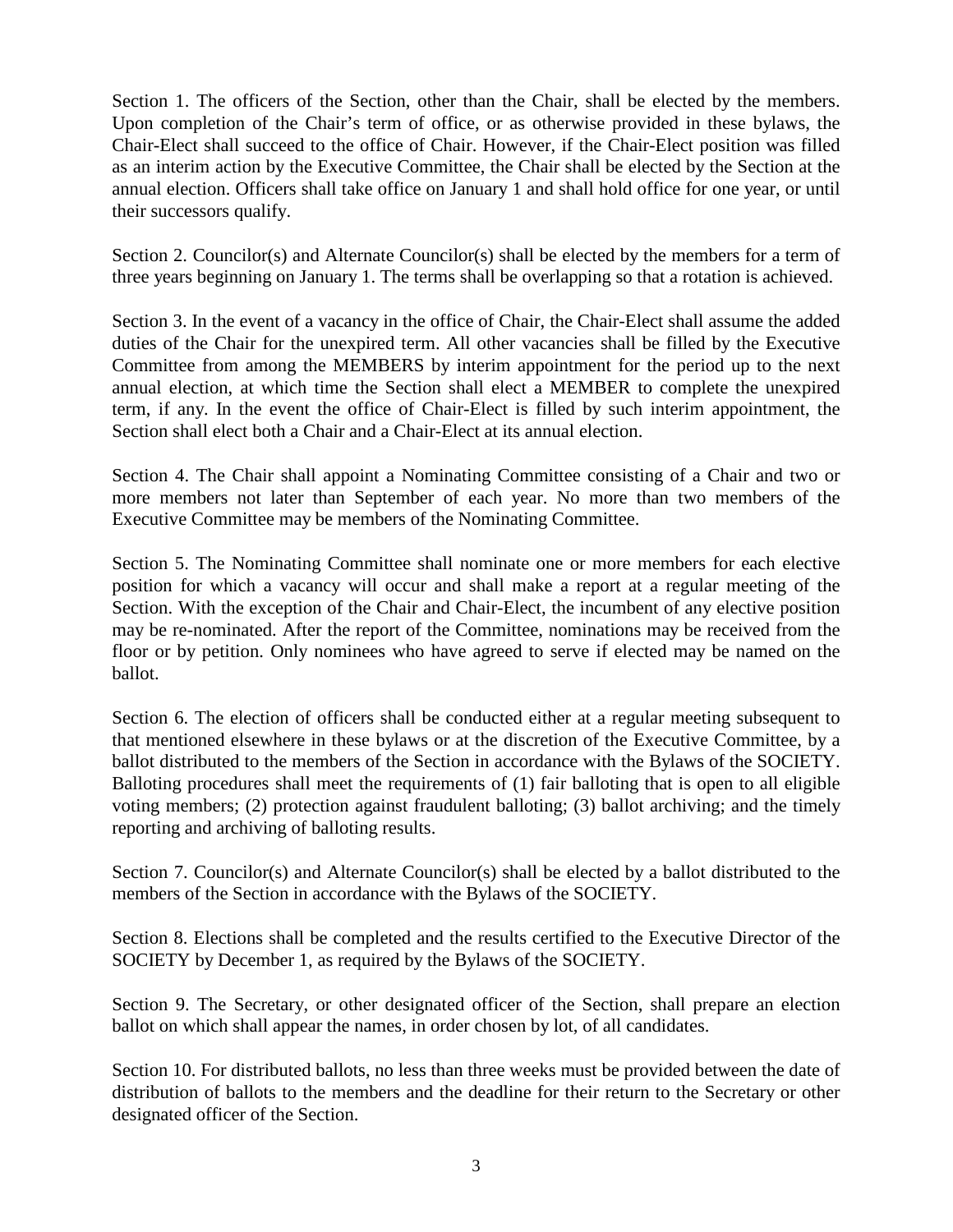Section 11. The Chair shall appoint as Tellers two or more members who are neither candidates for office nor members of the Executive Committee.

Section 12. The Secretary or other designated officer of the Section shall validate returned ballots in accordance with the Bylaws of the SOCIETY, and shall convey the ballots to the Tellers.

Section 13. The Tellers shall ensure that valid ballots are received, counted and tallied. Ballots that violate specified voting procedures shall be rejected in whole or in part, depending on the extent of the violation(s). The vote tally, including the number of rejected ballots, shall be reported to the Chair. All ballots shall be returned to the Secretary.

Section 14. The candidate receiving the most votes is thereby elected. In case of a tie vote for any elective position, the Executive Committee shall select from among the tied candidates.

Section 15. The Chair shall inform all candidates of the election results and shall arrange for distributing this information to all members and affiliates of the Section.

Section 16. The Secretary shall retain all ballots for at least ninety days after either the announcement of the results to the membership or until any disputes have been resolved, whichever is later.

# **BYLAW VII Recall of Elected Officials**

Section 1. The elected officials of the Section (officers or elected Executive Committee members) are subject to recall for neglect of duties or conduct injurious to the SOCIETY. Recall procedures are not applicable to Councilors and Alternate Councilors elected by Local Sections.

Section 2. The recall of an official shall be initiated when a signed petition, indicating in writing the specific charges and reasonable substantiating evidence, is submitted to the Chair from at least five voting members of the Section. In the event the Chair is the official in question, the Chair-Elect shall receive the petition and shall assume the duties of the office of Chair with respect to this issue until the issue is resolved.

Section 3. The Chair shall without delay determine that the petitioners are aware of the gravity of their actions and the procedures to be followed. The Chair shall seek an alternate resolution to the problem and a withdrawal of the petition at this time. In the absence of a resolution to the problem, the Chair shall present the issue to the Executive Committee as a new business item at the next Executive Committee meeting.

a. The Executive Committee shall promptly continue the recall process or dismiss the petition as ill-founded or find an alternative solution to the problem. The Chair shall promptly inform the petitioners and the official of the decision of the Executive Committee.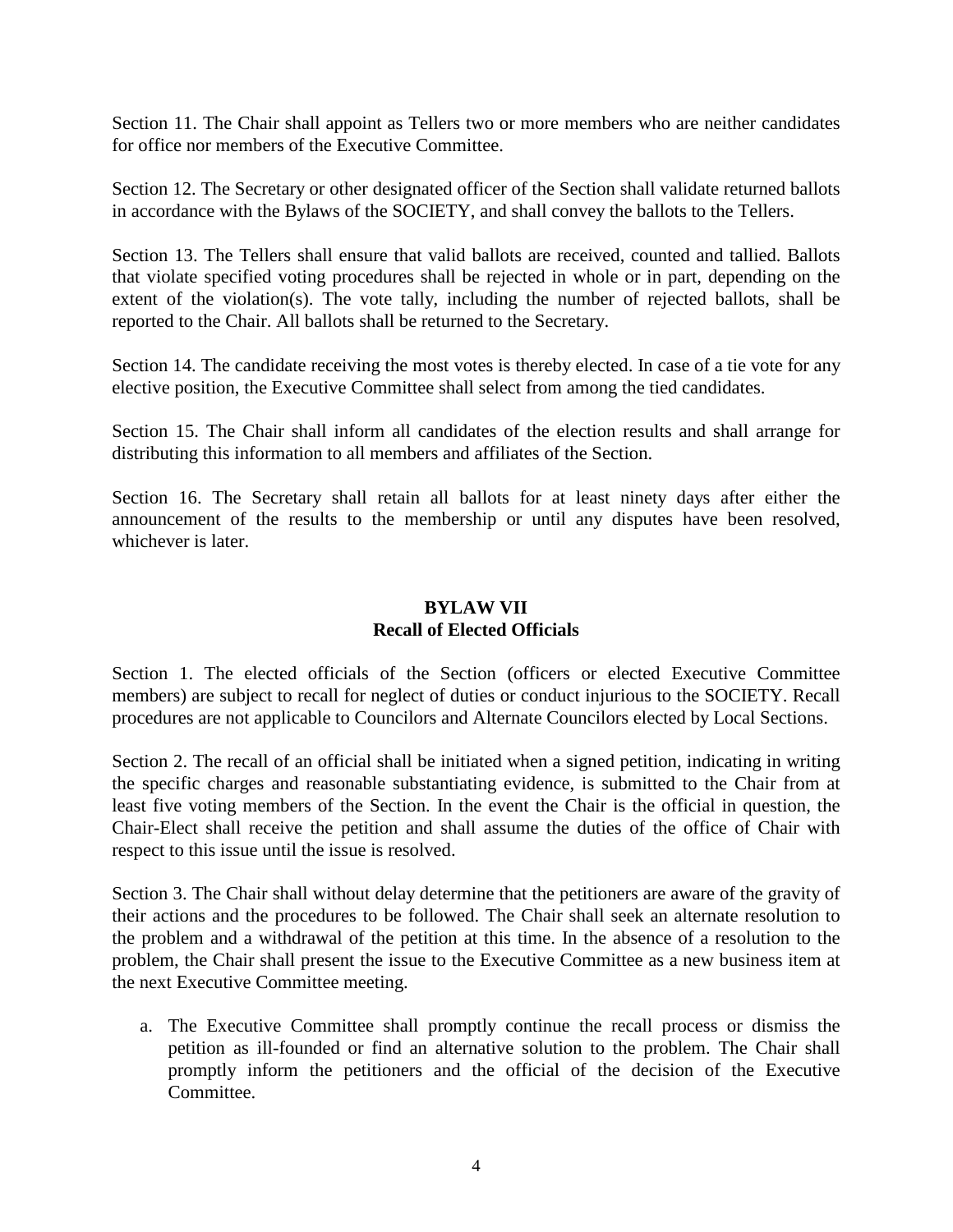- b. If the proceedings continue, the Chair shall assign the duties of the official to another qualified member of the Section until the issue is resolved.
- c. If the proceedings continue, the official shall be offered an opportunity to answer the allegations in the petition before the Executive Committee.

Every reasonable effort shall be made to contact the official throughout this procedure. That effort shall include a certified letter to the last known address on the official SOCIETY membership rolls. Upon notification, the official shall have thirty days to make a written response to the allegations. The Executive Committee shall decide whether to proceed after studying the official's response. The Chair shall inform the official and the petitioners of the decision of the Executive Committee.

If no contact with the official can be made after a reasonable effort, the Executive Committee may remove the official in question with a two-thirds  $(2/3)$  vote of the remaining members of the Executive Committee.

- d. If the proceedings continue, the official shall choose one of the following options:
	- (1) The official may resign.
	- (2) The official may request a recall vote in the same manner as the original election, which must be consistent with the Section bylaws. The voting membership shall be informed, through brief written statements prepared by the Executive Committee and the official, of the issues involved with the recall vote. Both statements shall be given to the voting membership before the vote is taken.
	- (3) The official may request a hearing and a recall vote by the remaining members of the Executive Committee. A two-thirds (2/3) vote of the remaining members of the Executive Committee shall be required to recall the official.
	- (4) The official may choose not to respond and thus forfeit the position.

Section 4. The vacancy provisions of these bylaws shall be used to fill a vacancy caused by a recall process. The membership of the Section and the Executive Director of the SOCIETY shall be informed of the results of the recall process and the replacement of the official.

### **BYLAW VIII Committees**

The Executive Committee shall establish committees as necessary for the proper operation of the Section. These may include, but are not limited to, Nominating, Program, Publicity, Professional Relations and Audit committees.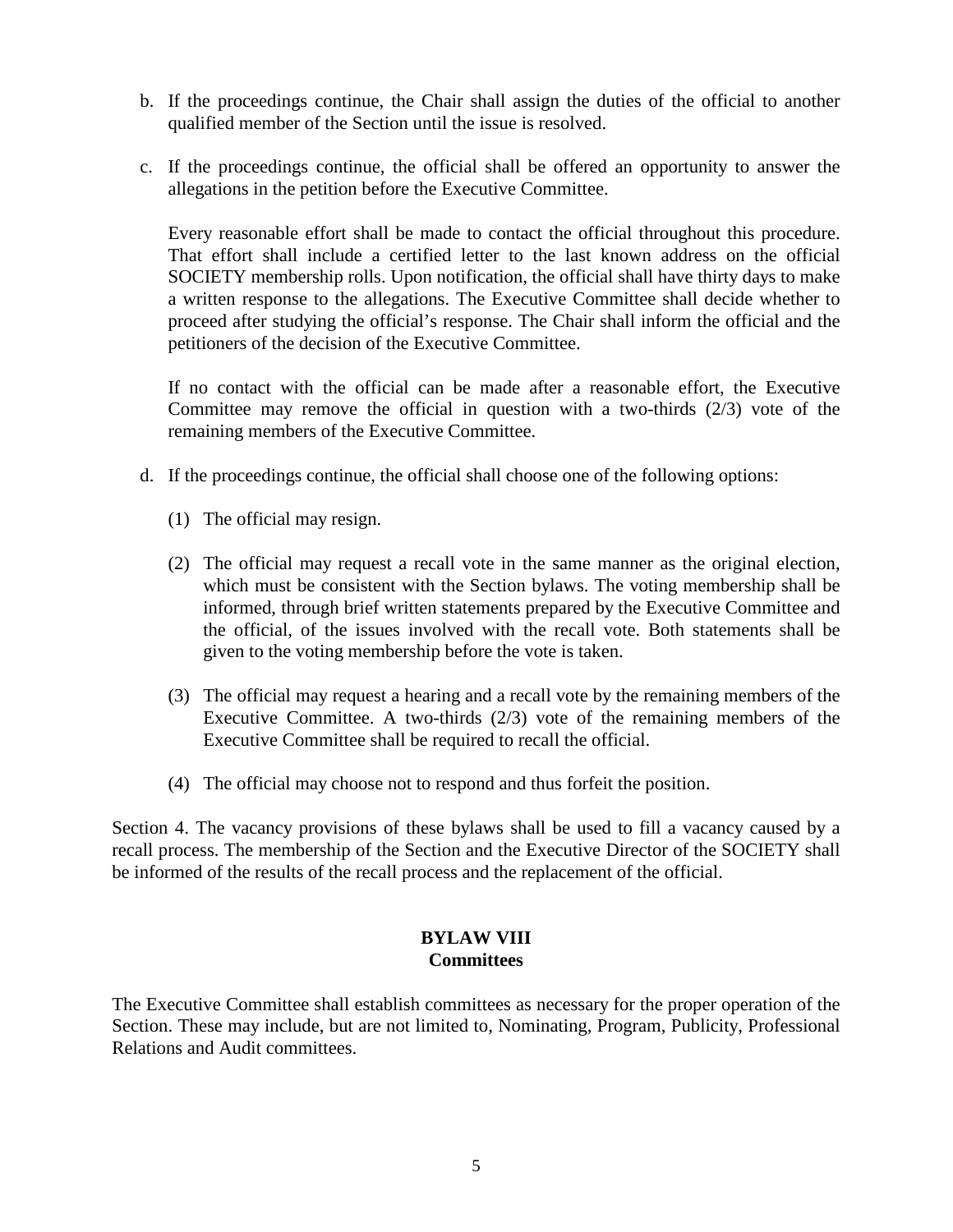# **BYLAW IX Meetings**

Section 1. The Section shall hold regular meetings at places and times designated by the Executive Committee.

Section 2. The Section may hold special meetings at the call of the Executive Committee or at the written request of 15 members of the Section. The notices of special meetings shall state the exact nature of the business to be considered, and no other business shall be transacted at such meetings.

Section 3. Due notice of all meetings shall be distributed to each member and affiliate of the Section. A quorum for transaction of business at a Section meeting shall consist of 15 members of the Section. No business shall be transacted in the absence of a quorum.

Section 4. The Executive Committee shall meet upon due notice to its members at the call of the Chair or at the request of a majority of the members of the Committee. In the absence of a quorum, which shall be a majority of the members of the Executive Committee, called meetings of the Executive Committee shall adjourn to a date.

### **BYLAW X Finances**

Section 1. All members and assigned Society Affiliates of the Section may be requested to pay voluntarily such annual Local Section dues as may be set by the Executive Committee.

Section 2. The annual dues of Local Section Affiliates shall be set by the Executive Committee in accordance with the Constitution and Bylaws of the SOCIETY. Failure to pay such dues for the current year shall terminate the affiliation.

### **BYLAW XI Amendments**

Section 1. A petition to amend the bylaws may be initiated by the Executive Committee, or by petition if signed by at least 15 members or three percent of the members of the Section, whichever is larger. If the proposed amendment is approved by the Executive Committee, it shall, if practical, be submitted to the SOCIETY's Committee on Constitution and Bylaws for review. After any required changes are incorporated, and any recommended changes reviewed and accepted or rejected by the Executive Committee or a majority of the petitioners, the Secretary shall distribute the amendment(s) to each member of the Section when notice of the next meeting, or notice of a ballot on the amendment, is provided.

Section 2. If a proposed amendment is not approved by a majority of the Executive Committee, and if the petition is signed by at least 15 members or 3 percent of the members of the Section, whichever is larger, it shall, if practical, be submitted to the Committee on Constitution and